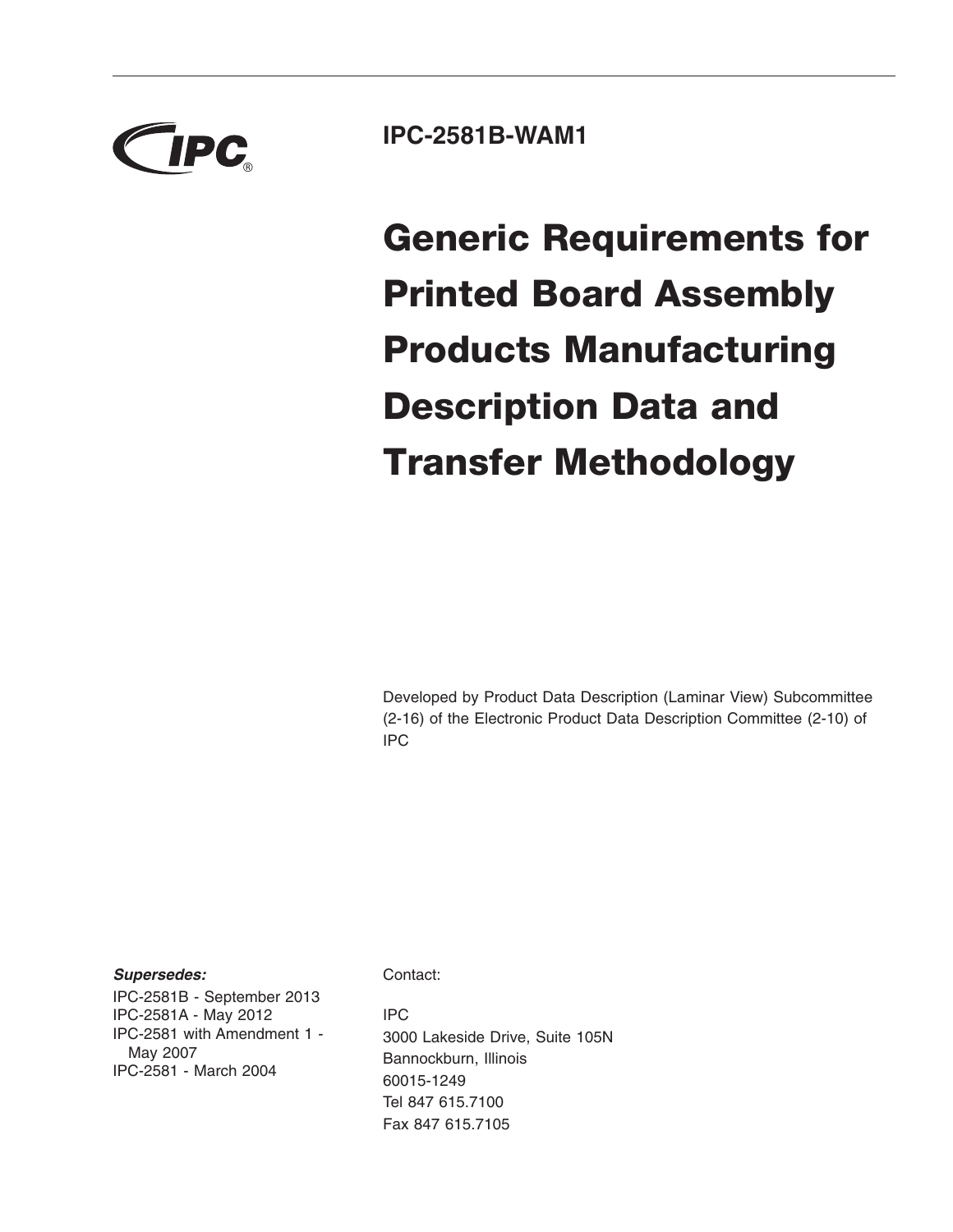# **TABLE OF CONTENTS**

| $\mathbf{1}$   |     |       |  |  |  |  |  |
|----------------|-----|-------|--|--|--|--|--|
|                | 1.1 |       |  |  |  |  |  |
|                | 1.2 |       |  |  |  |  |  |
| $\overline{2}$ |     |       |  |  |  |  |  |
|                | 2.1 |       |  |  |  |  |  |
| 3              |     |       |  |  |  |  |  |
|                | 3.1 |       |  |  |  |  |  |
|                |     | 3.1.1 |  |  |  |  |  |
|                |     | 3.1.2 |  |  |  |  |  |
|                |     | 3.1.3 |  |  |  |  |  |
|                |     | 3.1.4 |  |  |  |  |  |
|                |     | 3.1.5 |  |  |  |  |  |
|                |     | 3.1.6 |  |  |  |  |  |
|                |     | 3.1.7 |  |  |  |  |  |
|                | 3.2 |       |  |  |  |  |  |
|                |     | 3.2.1 |  |  |  |  |  |
|                |     | 3.2.2 |  |  |  |  |  |
|                |     | 3.2.3 |  |  |  |  |  |
|                |     | 3.2.4 |  |  |  |  |  |
|                | 3.3 |       |  |  |  |  |  |
|                |     | 3.3.1 |  |  |  |  |  |
|                |     | 3.3.2 |  |  |  |  |  |
|                |     | 3.3.3 |  |  |  |  |  |
|                |     | 3.3.4 |  |  |  |  |  |
|                |     | 3.3.5 |  |  |  |  |  |
|                | 3.4 |       |  |  |  |  |  |
|                |     | 3.4.1 |  |  |  |  |  |
|                |     | 3.4.2 |  |  |  |  |  |
|                |     | 3.4.3 |  |  |  |  |  |
|                |     | 3.4.4 |  |  |  |  |  |
|                |     | 3.4.5 |  |  |  |  |  |
|                |     | 3.4.6 |  |  |  |  |  |
|                |     | 3.4.7 |  |  |  |  |  |
|                |     | 3.4.8 |  |  |  |  |  |
|                |     | 3.4.9 |  |  |  |  |  |
|                | 3.5 |       |  |  |  |  |  |
|                |     | 3.5.1 |  |  |  |  |  |
|                |     | 3.5.2 |  |  |  |  |  |
|                |     | 3.5.3 |  |  |  |  |  |
|                |     | 3.5.4 |  |  |  |  |  |
|                |     | 3.5.5 |  |  |  |  |  |
|                |     | 3.5.6 |  |  |  |  |  |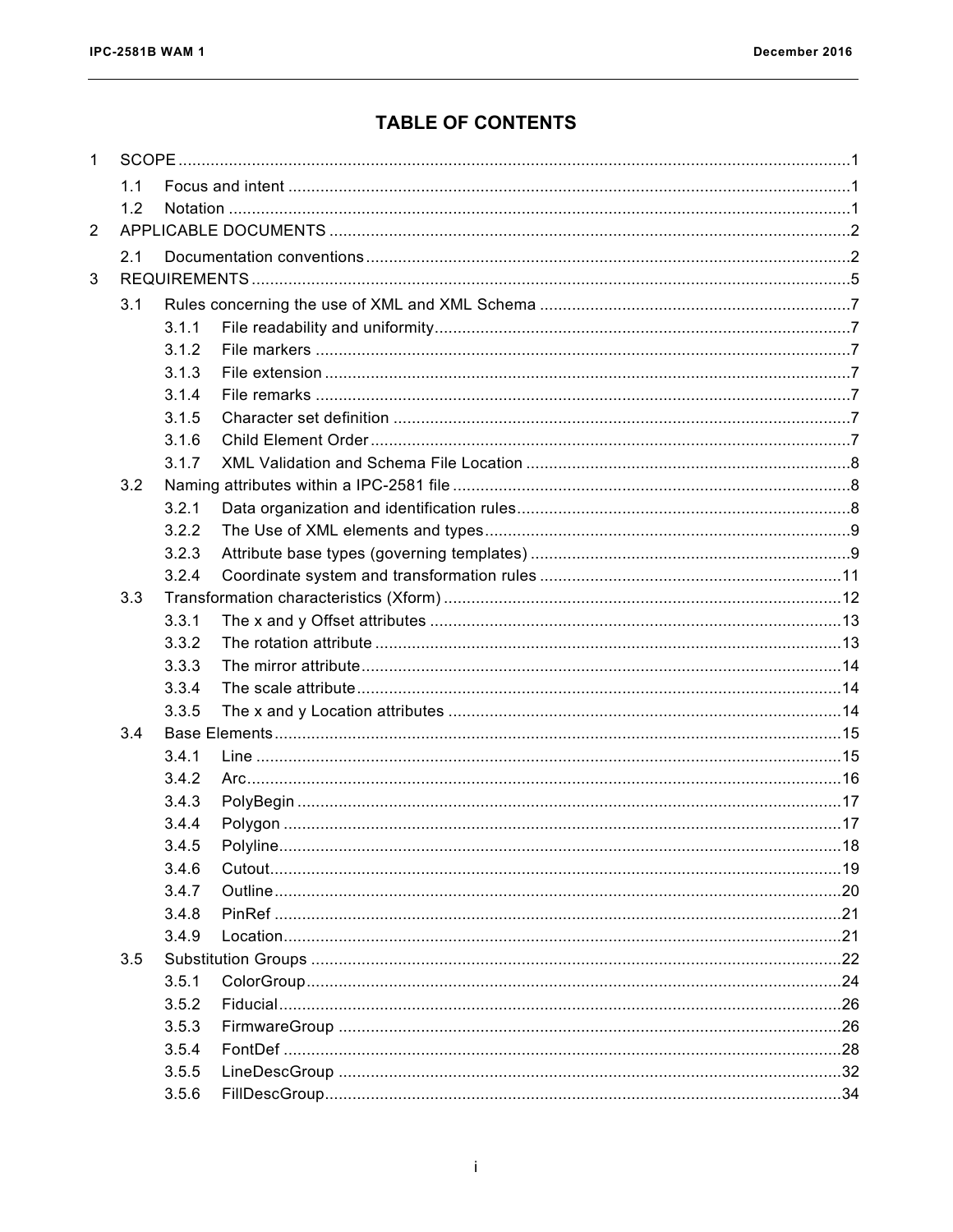|                |      | 3.5.7  |  |  |  |  |
|----------------|------|--------|--|--|--|--|
|                |      | 3.5.8  |  |  |  |  |
|                |      | 3.5.9  |  |  |  |  |
|                |      | 3.5.10 |  |  |  |  |
|                |      | 3.5.11 |  |  |  |  |
|                |      |        |  |  |  |  |
|                |      |        |  |  |  |  |
| $\overline{4}$ |      |        |  |  |  |  |
|                | 4.1  |        |  |  |  |  |
|                |      | 4.1.1  |  |  |  |  |
|                |      | 4.1.2  |  |  |  |  |
|                |      | 4.1.3  |  |  |  |  |
|                | 4.2  |        |  |  |  |  |
|                | 4.3  |        |  |  |  |  |
|                | 4.4  |        |  |  |  |  |
|                | 4.5  |        |  |  |  |  |
|                | 4.6  |        |  |  |  |  |
|                | 4.7  |        |  |  |  |  |
|                | 4.8  |        |  |  |  |  |
|                | 4.9  |        |  |  |  |  |
|                | 4.10 |        |  |  |  |  |
|                | 4.11 |        |  |  |  |  |
|                |      |        |  |  |  |  |
| 5              |      |        |  |  |  |  |
|                | 5.1  |        |  |  |  |  |
|                | 5.2  |        |  |  |  |  |
|                | 5.3  |        |  |  |  |  |
|                | 5.4  |        |  |  |  |  |
| 6              |      |        |  |  |  |  |
|                | 6.1  |        |  |  |  |  |
|                | 6.2  |        |  |  |  |  |
|                | 6.3  |        |  |  |  |  |
|                | 6.4  |        |  |  |  |  |
| 7              |      |        |  |  |  |  |
|                | 7.1  |        |  |  |  |  |
|                | 7.2  |        |  |  |  |  |
|                |      | 7.2.1  |  |  |  |  |
|                |      | 7.2.2  |  |  |  |  |
| 8              |      |        |  |  |  |  |
|                | 8.1  |        |  |  |  |  |
|                |      | 8.1.1  |  |  |  |  |
|                |      | 8.1.2  |  |  |  |  |
|                |      | 8.1.3  |  |  |  |  |
|                | 8.2  |        |  |  |  |  |
|                |      |        |  |  |  |  |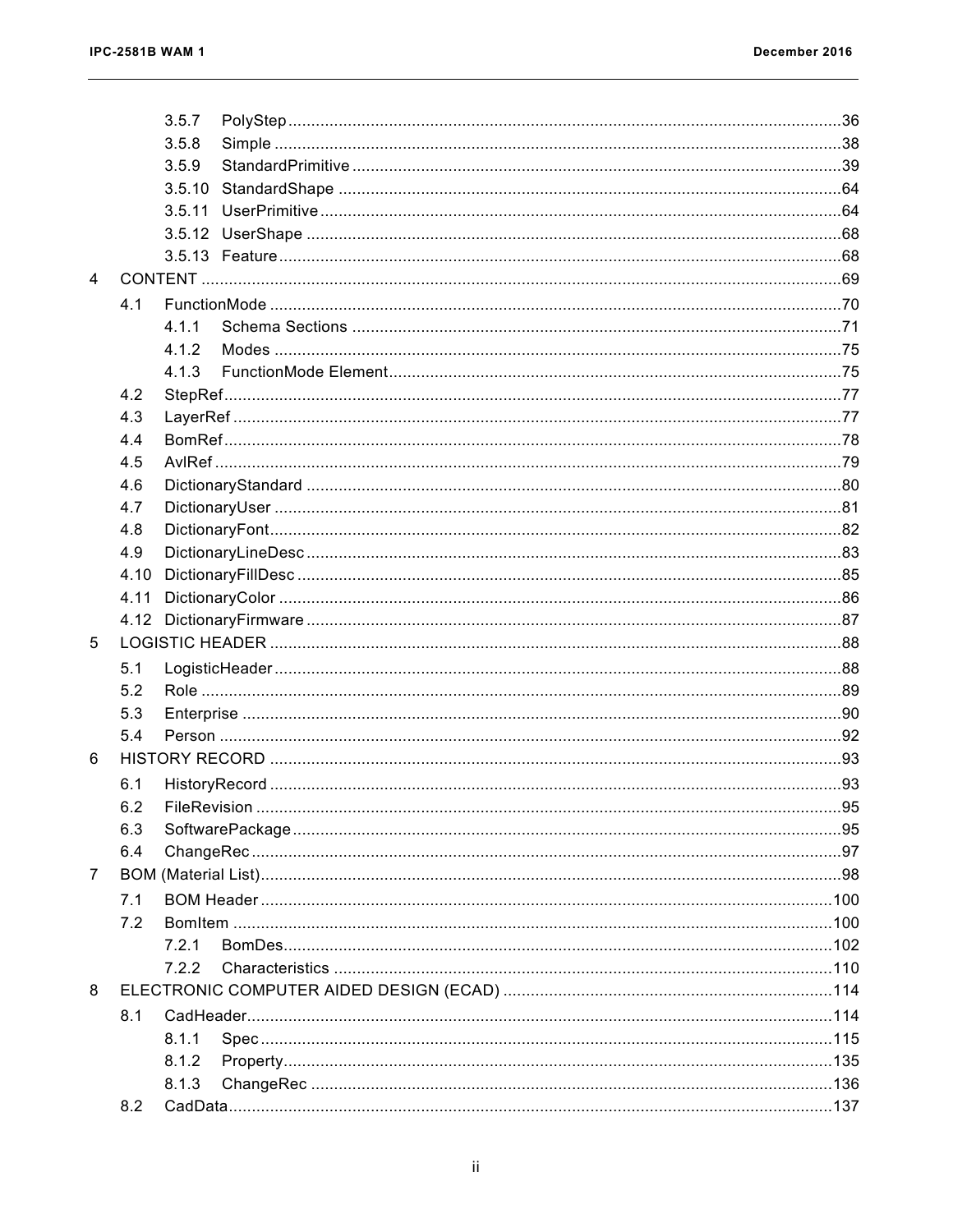|    |                                                                                  | 8.2.1 |  |  |  |  |  |
|----|----------------------------------------------------------------------------------|-------|--|--|--|--|--|
|    |                                                                                  | 8.2.2 |  |  |  |  |  |
|    |                                                                                  | 8.2.3 |  |  |  |  |  |
|    |                                                                                  | 8.2.4 |  |  |  |  |  |
| 9  |                                                                                  |       |  |  |  |  |  |
|    | 9.1                                                                              |       |  |  |  |  |  |
|    | 9.2                                                                              |       |  |  |  |  |  |
|    |                                                                                  | 9.2.1 |  |  |  |  |  |
| 10 |                                                                                  |       |  |  |  |  |  |
|    |                                                                                  |       |  |  |  |  |  |
|    |                                                                                  |       |  |  |  |  |  |
|    |                                                                                  |       |  |  |  |  |  |
|    |                                                                                  |       |  |  |  |  |  |
|    |                                                                                  |       |  |  |  |  |  |
|    |                                                                                  |       |  |  |  |  |  |
|    | 11.3                                                                             |       |  |  |  |  |  |
|    |                                                                                  |       |  |  |  |  |  |
|    | 11.5                                                                             |       |  |  |  |  |  |
|    |                                                                                  |       |  |  |  |  |  |
|    |                                                                                  |       |  |  |  |  |  |
|    | Appendix C Potential Reference Designator Assignment for Non Electrical Items215 |       |  |  |  |  |  |
|    |                                                                                  |       |  |  |  |  |  |